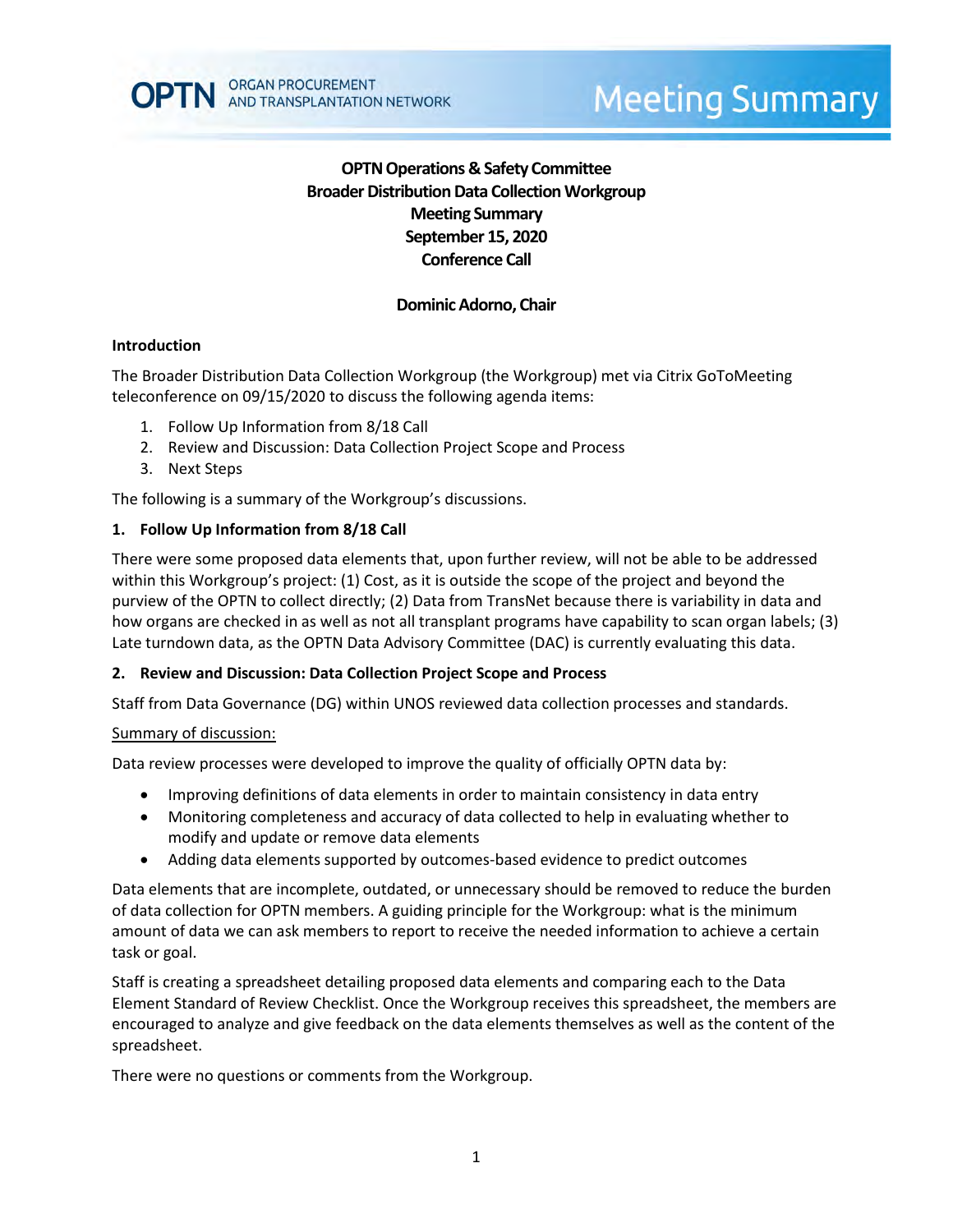## **3. Next Steps**

The Workgroup will receive a spreadsheet detailing data that is collected in relation to travel. The Workgroup will review and discuss data to identify gaps and recommend data element changes.

# **Upcoming Meeting**

- October 20, 2020 (teleconference)
- November 17, 2020 (teleconference)